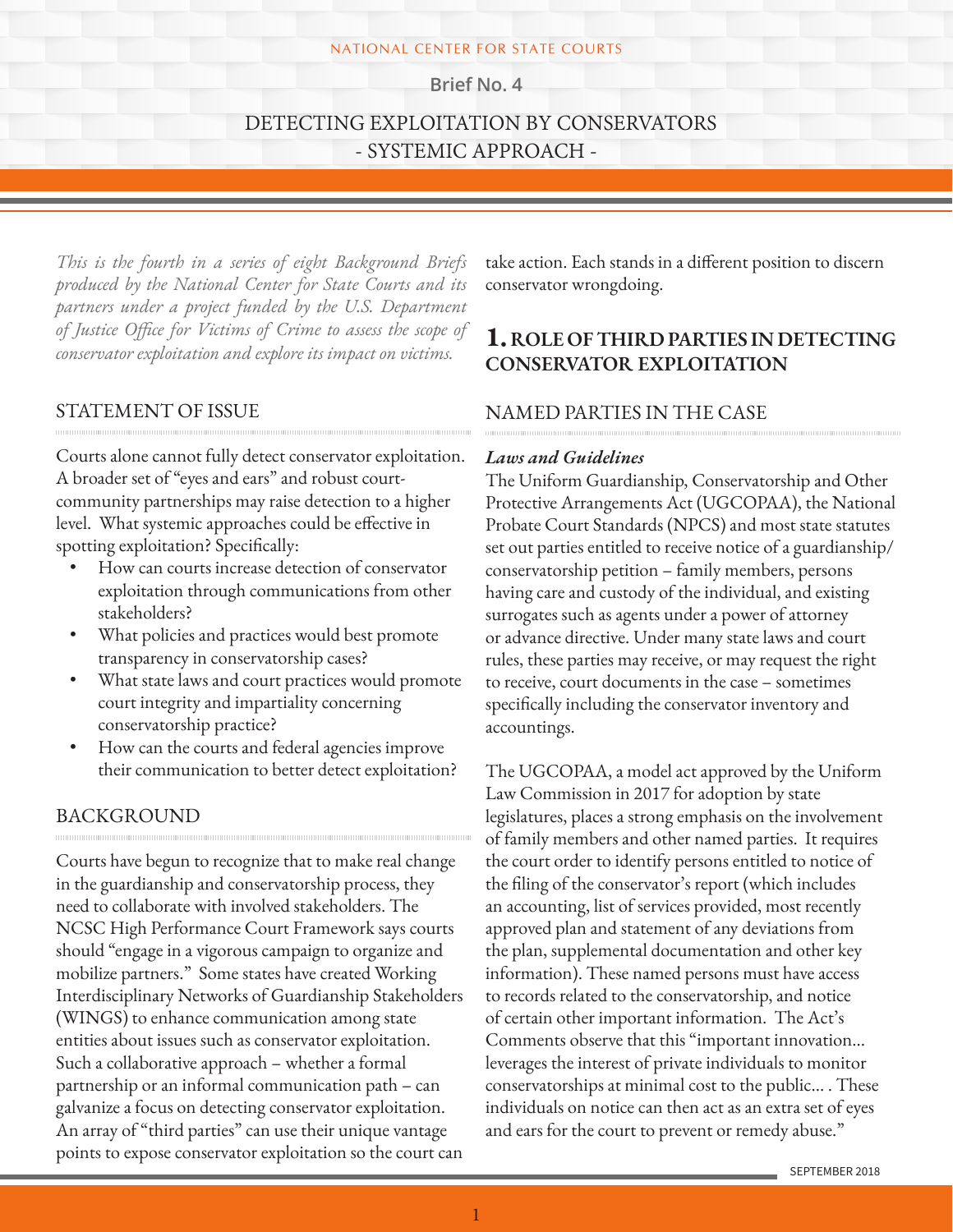### *Where We Stand in Practice*

The extent to which named parties in the case actually receive and review the accountings and bring suspected exploitation to the attention of the court is not known. Anecdotally, concerned family members have combed court documents and spotted instances of possible conservator wrongdoing. Sometimes their resulting complaint to the court is in the context of a family dispute over care and finances. Sometimes a potential exploiter is a named party and the conservator has been appointed to protect the estate. It may be difficult for the court to disentangle the situation, but having an additional viewpoint can be valuable.

# PUBLIC ACCESS TO COURT DOCUMENTS

Public access to court conservatorship documents can enhance accountability and counter a perception of secrecy under which exploitation might flourish. But it must be balanced by a respect for privacy and confidentiality.

## *Laws and Guidelines*

Legal provisions grapple with this challenging balance.

The UGCOPAA section on confidentiality of conservator records states that the existence of a proceeding for, or the existence of, conservatorship is open to the public unless sealed by the court. The underlying conservatorship records are not public, but access is granted to the adult subject to conservatorship, the adult's attorney, and to persons named by the court order as entitled to notice. In addition, any person for good cause may petition the court for access to court records, and the court must grant access if it would be in the adult's best interest and not endanger the adult's welfare. A visitor's report or a professional evaluation is confidential and must be sealed on filing. It is available only to the individual and the individual's attorney, the petitioner, the petitioner's attorney and the visitor – but may be available to a health care agent or to others for good cause.

Many states have statutory or court rule provisions limiting public access to conservatorship documents. According to a 2016 ABA review, thirteen state statutes generally seal guardianship/conservatorship records in the entirety, sometimes conditioned on a finding that

the petition was malicious. For example, the Alaska law specifies that "Upon finding that a petition . . . was malicious, frivolous, or without just cause, the court may order that all information contained in the court records . . . be sealed and that the information be disclosed only upon court order for good cause shown." Roughly half the states have some provision limiting public access to certain parts of the record, often including the annual reports and accountings. In addition, approximately 33 states have some form of rule-based privacy protection varying from redaction of personal information to complete exemption from state public access laws, but the extent to which they are used for conservatorship in practice is not known.

### *Where We Stand in Practice*

Practice appears uneven, and the extent to which privacy protections are enforced for conservatorship in practice is not known. In many instances, elected clerks of court are the official record keepers and determine what information, if any, should be released and to whom. Courts may provide that all or parts of the record should be sealed for confidentiality, presenting obstacles to any third-party investigators seeking to detect conservator exploitation. Media stories have highlighted instances in which sealed case records appear to hide exploitation, questioning, for example, whether "state judges have adhered to sealing rules that were established in part to protect the public's interest in open courts."

Many courts redact specific identifying information in court documents, such as account numbers, addresses and transactions. However, the responsibility for redaction often lies with the individual or attorney who is submitting the reports. There are some efforts underway to use technology so that sensitive electronic documents can be submitted with some fields automatically redacted from public files.

## REVIEWERS EXTERNAL TO COURT

### *Laws and Guidelines*

At least two state statutes designate attorneys to examine conservator accountings and report any problems to court. In Virginia, attorneys named as Commissioners of Account are charged with examining the financial filings of conservators; and in New York, attorneys appointed as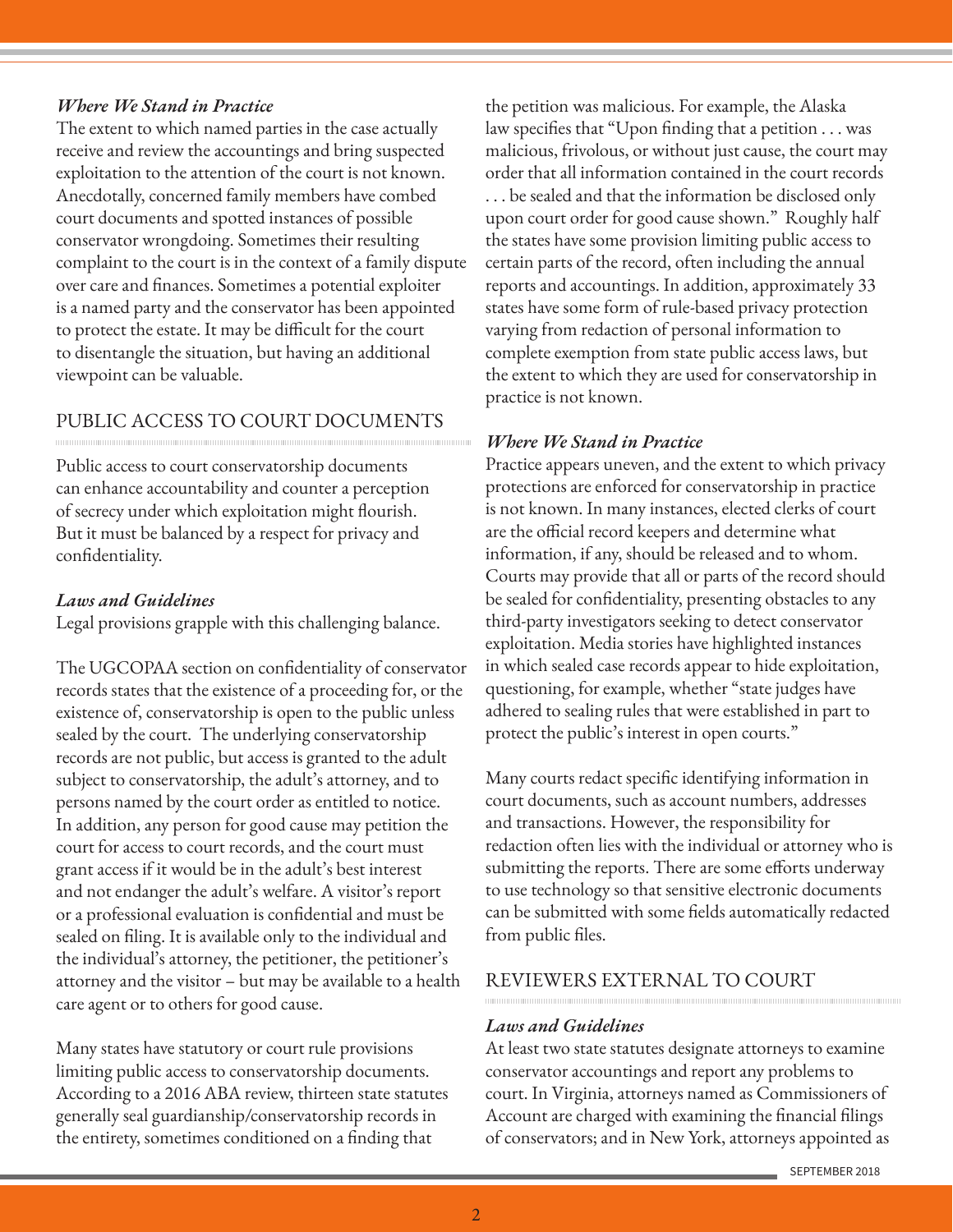Court Examiners review the accounting before it is filed with the court.

### *Where We Stand in Practice*

A 2001 national guardianship reform conference recommended that "while recognizing the ultimate responsibility of courts to monitor guardianships, a study should . . . [examine court practices to] delegate or contract out guardianship monitoring to other public or private organizations." Various writings have questioned whether executive branch agencies might be better positioned than courts to examine and detect exploitation.

The real question appears to be not where the monitoring is administratively located, but the backgrounds and skills of the monitors. While guardianship falls under the aegis of the court, training in accounting, auditing and financial management is critical to enable judicial examiners – or anyone delegated by the court, including attorneys (as in the states mentioned above) -- to detect exploitation. Such courses are not generally offered in judicial training curricula or law school. Thus, judges, clerks and lawyers mandated to examine accounts may be ill equipped to uncover exploitation.

The Palm Beach County Clerk and Comptroller's Office in Florida operates a conservatorship auditing program which is independent of the judiciary. Trained court clerks conduct reviews of financial reports, and identify "red flags." They also receive cases from a guardianship hotline, as well as other referrals (see Innovative Programs Brief). The program exists in other counties in Florida as well. It has not been evaluated for outcomes.

*The real question appears to be not where the monitoring is administratively located, but the backgrounds and skills of the monitors.* 

# PROFESSIONAL CERTIFICATION, LICENSING, AND DISCIPLINARY BOARDS

## *Laws and Guidelines*

The Center for Guardian Certification (CGC) operates a national, voluntary guardian certification program. Approximately 13 states operate their own guardian/ conservator licensing or certification programs established statutorily or through administrative regulations. Three of these statewide programs are located in executive agency departments concerning commerce, consumer affairs and business; others are operated by the state court. A statutory provision in Florida exemplifies a different approach, expanding the duties of the statewide public guardianship office to include oversight of all registered professional guardians. The office must investigate complaints against professional guardians and enforce disciplinary actions. Public guardian oversight of private professional guardians is a practice used in several Canadian provinces and other countries.

## *Where We Stand in Practice*

While CGC and state certification programs receive complaints about qualified guardians/conservators, the numbers appear small and the outcome of the totality of the programs has not been evaluated. The CGC 2017 annual report states that CGC received eight complaints in that year, concerning a total of 1,301 certified guardians – and that in previous years the number of complaints received was similarly low. Summarizing complaints received from 2008 to 2017, the report found that 23 were referred to a professional review board -- and of those 23, sanctions were imposed in 15 cases. Eight of the 15 sanctions were certification revocations due to "mishandling or co-mingling of funds, fraudulent fee petitions, embezzlement or other mismanagement of client funds."

In addition, attorneys frequently serve as conservators, especially where family members are not available. Attorneys may serve in a dual role, providing legal advice and conservatorship services. Attorneys are licensed by the state, and are subject to court rules and bar disciplinary actions. There is no collected information about the number or extent of complaints concerning exploitation against attorney conservators.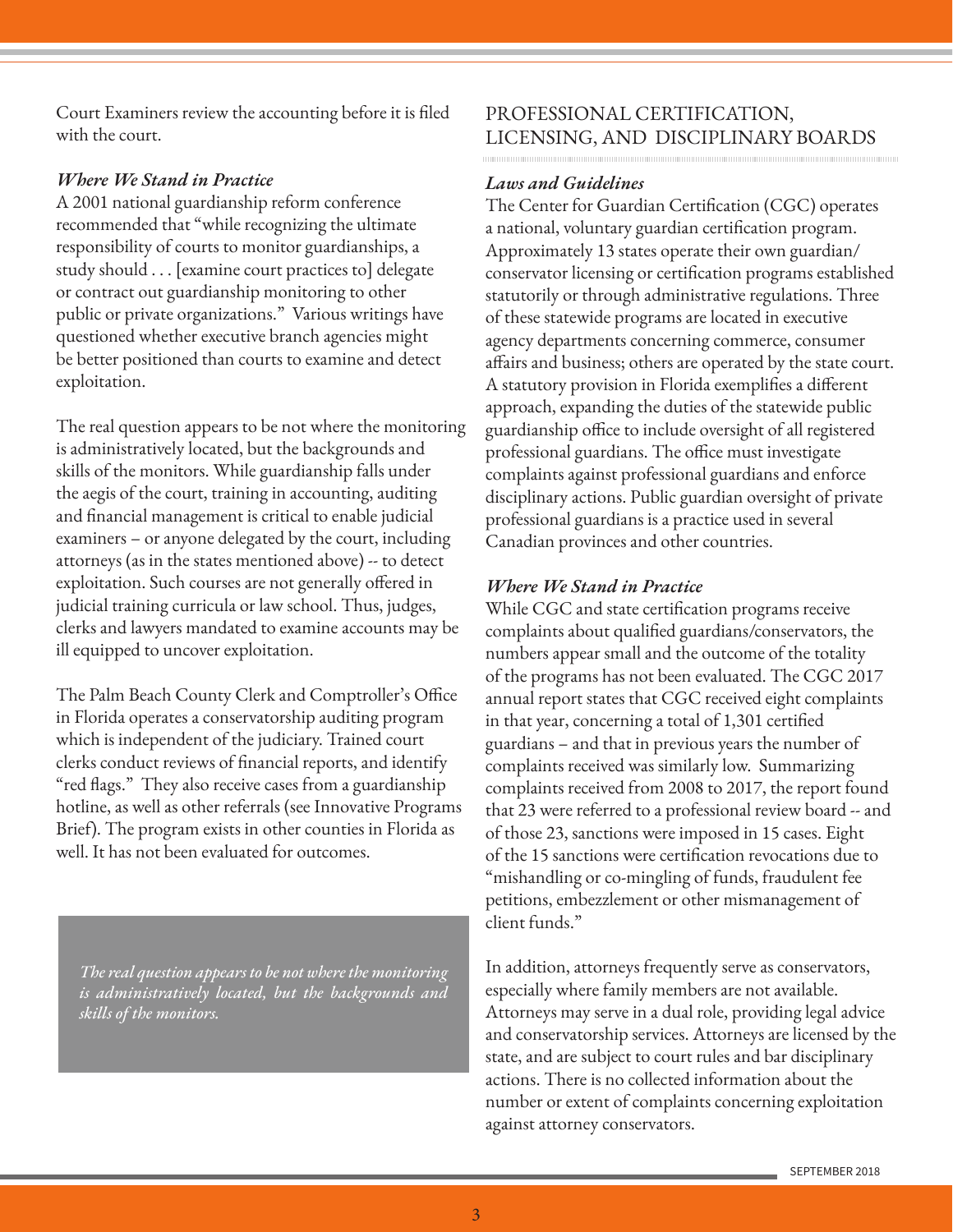One promising practice might be to require the referral of certification program complaints and bar disciplinary actions concerning conservator exploitation to the local court, and to law enforcement if a crime is suspected.

## HUMAN SERVICE PROGRAMS

A number of state and local human services staff stand in a position to observe the actions of conservators and detect exploitation.

- Adult protective services (APS) staff investigate reports of suspected abuse, neglect and exploitation, and if appropriate provide needed protections and interventions. While some states provide adult protective services to older adults only, many serve adults with disabilities over the age of 18 who meet state criteria. It is not known how frequently APS staff encounter and report instances of conservator exploitation to the court or to law enforcement.
- State and local long-term care ombudsman programs operating under the Older Americans Act advocate for and resolve complaints of residents in long-term care settings such as nursing homes and assisted living. They may discover situations in which a resident is being exploited by a conservator. It is not known how frequently ombudsman staff encounter such exploitation and report their observations to APS, the court or law enforcement. Residents must consent to ombudsman disclosures, except in specified situations.
- Other human service staff that might detect exploitation include, for instance, senior housing services coordinators, and staff in senior centers, area agencies on aging, nursing homes, assisted living and group homes. Generally, they have little connection with the court, but may report any suspected exploitation to APS.

# LAW ENFORCEMENT

While there is no information on the frequency, some complaints about conservator exploitation from individuals, family members and others reach local law enforcement. The extent to which law enforcement pursues such complaints, brings them to the attention

of the court for action -- or simply defers on the basis that the case already is under court supervision -- is not known.

## OTHER COURTS

In some states such as Ohio and Oregon, a number of local courts have appointed the same conservator for dozens of individuals. Courts in one county or jurisdiction may have no knowledge that the conservator already has been appointed by other courts, or that a conservator has been sanctioned for exploitation. A statewide database and case management system such as in Minnesota would bring this situation to light for court action and facilitate restoration of assets and/or criminal prosecution. The 2015 Ohio Supreme Court Rule requires the court to maintain a roster of guardians with ten or more cases, so that each local court is alerted that the conservator also may be serving in other courts. In Oregon, 2018 legislation required that a conservator or proposed conservator must inform the court if he or she "has caused any loss resulting in a surcharge" under Oregon law or a similar statute of another jurisdiction, or has been removed by a court of any jurisdiction.

### REPRESENTATIVE PAYMENT SYSTEMS

### *Laws and Guidelines*

The Social Security Administration (SSA), the Department of Veterans Affairs (VA) and the federal Office of Personnel Management (OPM) have programs that appoint representative payees to manage federal benefits for individuals determined unable to do so. The SSA program is by far the largest, with over 550,000 payees for beneficiaries over age 65. The federal agencies are responsible for oversight of the payees. Some payees are also conservators appointed by state courts for the same individual. According to SSA, the federal Privacy Act prevents it from sharing information about payees who misuse beneficiary funds.

### *Where We Stand in Practice*

The Government Accountability Office (GAO) stated in 2004 that "federal agencies and courts do not systematically notify other agencies or courts . . . when they discover that a guardian or a representative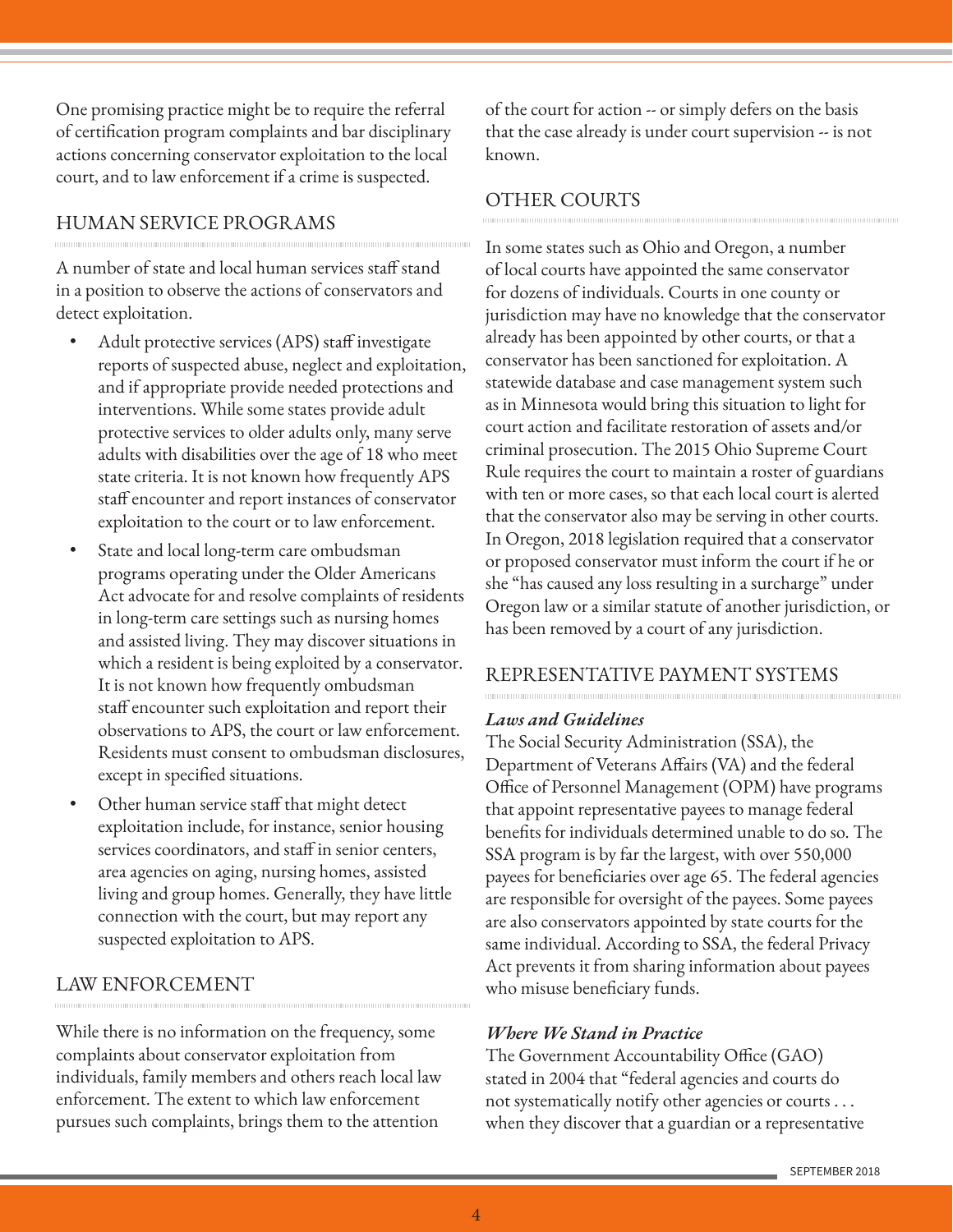payee is abusing the incapacitated person. This lack of coordination may leave incapacitated people without the protection of responsible guardians and representative payees." The GAO reiterated this concern in 2010, 2011 and 2016 reports. A 2014 report by the Administrative Conference of the United States (ACUS) found that almost two-thirds of the court respondents surveyed (not a representative sample) did not know what percentage of conservators also serve as SSA payees.

Because the Privacy Act prevents SSA from sharing information with state courts, judges have no way of knowing if a guardian who is also a payee has misused federal beneficiary funds, which might help to spot broader exploitation of the individual's estate. Some efforts are underway to enhance coordination – for instance SSA has appointed a regional liaison to each of the 26 existing state WINGS or similar collaborative guardianship reform groups. In 2018, federal legislation, the Strengthening Protections for Social Security Beneficiaries Act, required the Social Security Administration to contract with ACUS to conduct a study on opportunities for and barriers to information sharing with state courts.

#### *Guardianship Abuse Case Review Protocol*

Child abuse, domestic violence, and elder abuse fatality review teams bring together professionals to examine deaths in order to improve system responses and prevent similar deaths. Similarly, this kind of structured, objective review process identifying gaps and solutions without blame of involved parties could be adapted to study in hindsight failures in detecting conservator exploitation, for systemic improvement.

A number of communities have developed FAST (Financial Abuse Specialist Teams) teams to address elder abuse. One concept may be to have the FAST teams purposely select some cases of conservator exploitation to make suggestions on how the system can be improved to better detect exploitation and safeguard assets.

### *Court Watch Programs*

Court Watch programs train volunteers to observe court proceedings, with the aim of holding the justice system accountable. Such programs have focused on proceedings related to sexual assault and child abuse. There is no information on possible adaptation of court watch programs to conservator proceedings such as a show cause hearing or a hearing on a complaint of exploitation. The concept may have potential but requires careful development.

# **2. ENGAGEMENT OF COURT OFFICIALS IN DETECTING CONSERVATOR EXPLOITATION**

Detection of conservator exploitation through software applications and case management systems, as well as through third party observations, will be of little use if the court is not responsive to providing the needed access to justice – or does not appear to be nor present itself as responsive. Detection may fall on deaf ears unless:

- 1. the judge has the background and interest in protecting victims;
- 2. the court's relationship with the bar and other professionals is arms' length; and,
- 3. there is necessary training for judges, court staff, investigators, lawyers and law enforcement.

### ENSURING THE COURT IS RECEPTIVE AND RESPONSIVE TO DETECTING EXPLOITATION 0000000000000000000000000000

#### *Law and Guidelines*

Judicial ethics and state law address court accountability and avoidance of conflict of interest that bear on the detection of exploitation.

- According to the ABA Model Code of Judicial Conduct, upon which state codes are based, judges must at all times "act in a manner that promotes public confidence in the independence, integrity, and impartiality of the judiciary, and avoid impropriety and the appearance of impropriety." For example, in order to avoid any possible conflict, a new judge must resign from any fiduciary position unless it involves a family member.
- Some state laws now require judicial impartiality in fiduciary and other professional selection, signaling an open court and paving the way for